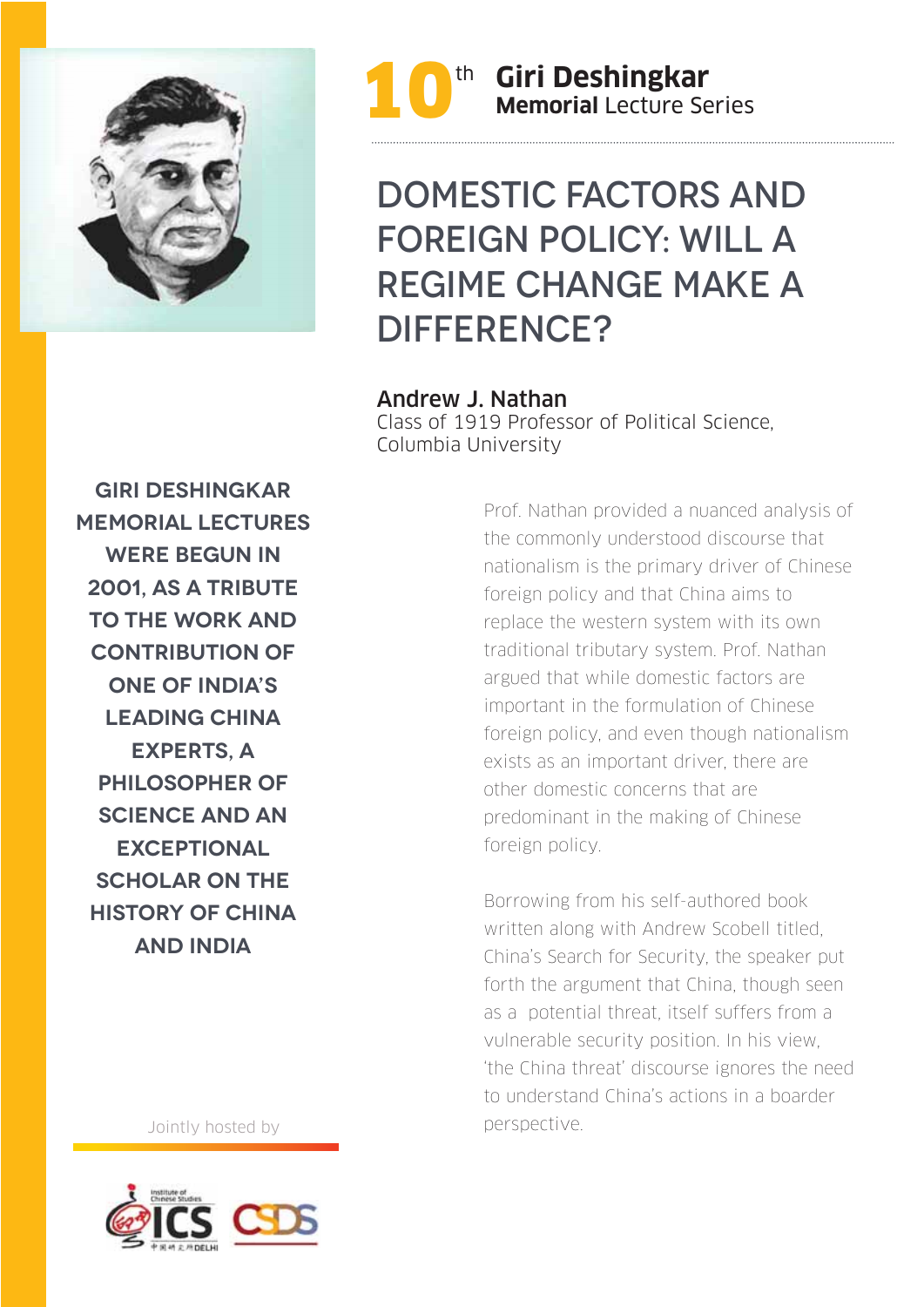

In Nathan's framework, Chinese security can be divided into four rings. The first ring tries to analyse the inside of claimed borders of China. Given that the primary aim of the Chinese leadership is to secure China's borders, therefore, in order to understand Chinese policymaking, it is essential to understand what Chinese policy makers see as their borders and territorial claims. This, Nathan argued may mean maintaining territorial control over Tibet or trying to establish control over regions China considers as its part. Looking at a comparative internal security situation between China and the US, Nathan argued that unlike the United States where internal security issues are mainly domestic, China's internal security issues are deeply connected to its foreign policy, with "territorial Integrity" and "regime survival" being organic issues. China, unlike India or the United States, does not view regime change as political succession. The Chinese political system has defined itself as one in which opposition to the Chinese Communist Party (CPC) is seen as a threat to national security. Thus, regime survival has become the prime security concern and since domestic challenges to the regime are very weak owing to heavy policing and security, foreign actors such as international human rights groups and others which help and aid public pressure groups in China with capacity-building measures aimed at challenging and protesting against Chinese state policies, are seen as a threat to the regime. Therefore, "regime survival" becomes a foreign policy issue that the government has to deal with.

On the issue of territorial integrity, Nathan argued that China has issues of separatist movements in Xinjiang, Tibet, Dalai Lama and the Tibetan government in exile; issues in minority areas where China shares borders with Laos and Myanmar; and Taiwan's integration continues to present challenges. These issues though domestic, have penetrated into China's foreign policy concerns, making both connected. Prof. Nathan further elaborated on China's borders, and stated that unlike any other major power, China shares its direct land and sea borders with 26 states, and with most of these, China has or has had issues, owing to errors and misdemeanours of history. Prof. Nathan argued that China does not have natural allies, except if you consider North Korea or Pakistan, whom Nathan terms as a "quasi ally". If viewed from a cultural perspective, Korea, Japan and Vietnam emerge as its natural allies, but all of them have China as a top foreign policy agenda with who they have all had historical disputes. Thus, Prof. Nathan argued that geostrategic factors and realties define China's foreign policy.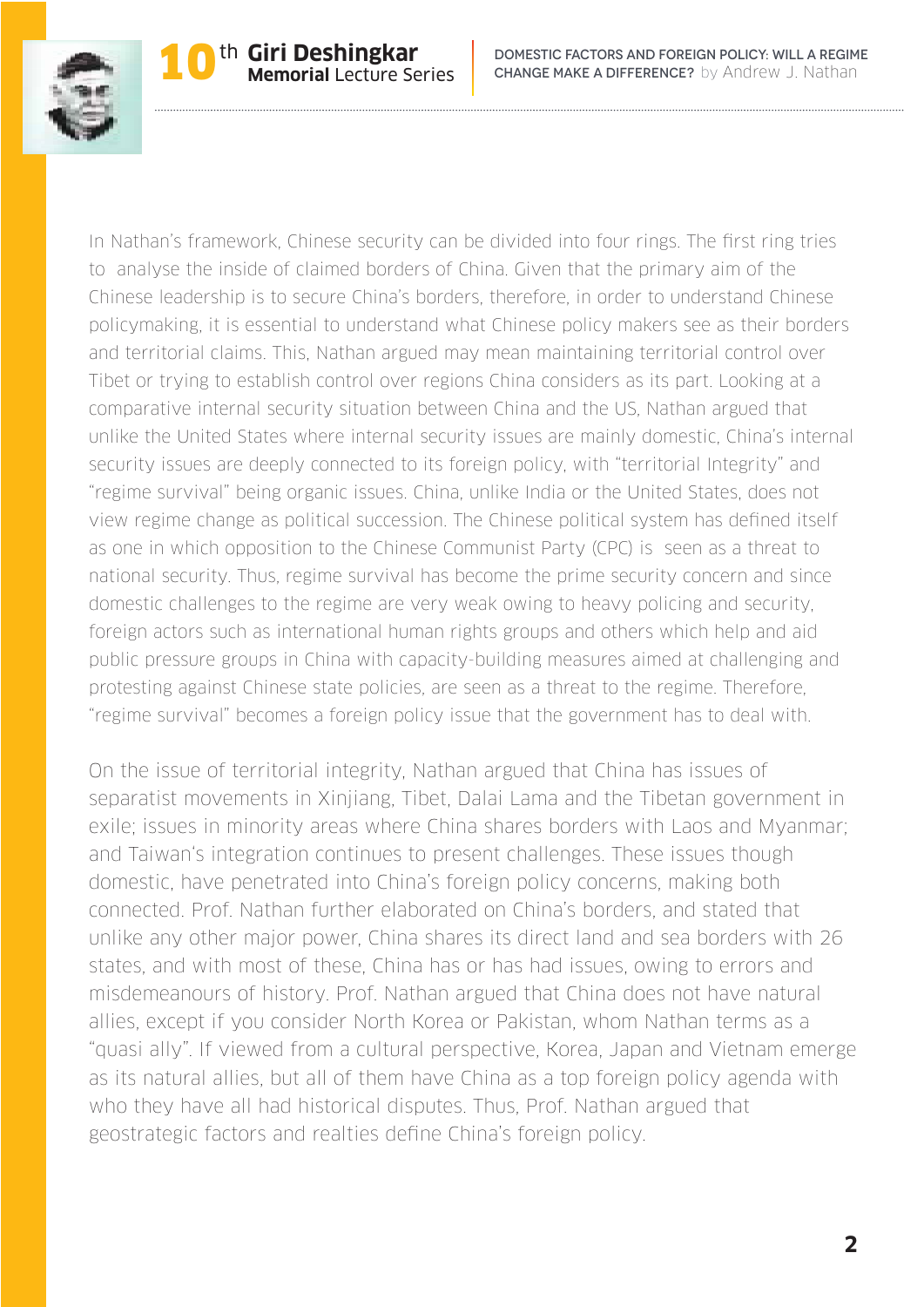

Expounding on the second layer, Prof. Nathan explained that China lacks linkages with its neighbours, many of whom are big and strong. Referring to China-Russia relations, he argued that from a Chinese policy maker's perspective, it is logical to do everything to keep peace and stable relations with Russia. Today China-Russia relations are more stable than ever and yet Russia remains a permanent threat for China. Other nations such as India and even Vietnam present a risk to Chinese interests in the region. Further, countries like North Korea and the Central Asian republics that present risks for China, are politically unstable. Even though China does not share borders with countries like the United States, yet the latter poses a challenge to China's security owing to the presence of American bases in countries like Korea, Japan, and the Philippines, including US cooperation with Vietnam and India.

For Nathan, Obama's pivot to Asia policy has a re-balance mandate reflected in the United States description of itself as a "non-resident Asian power". In his view, this is a meaningful policy approach in line with its policy of power projection in the region. Issues of commodity supply, oil markets investment, regional interests and so on are pivotal to how China sees the US and its presence in the region. At the same time, he argued that it's a vulnerable position for the US to be in contrary to the popular American discourse on China, which sees China as a "threat". Notwithstanding, he emphasised geostrategic realties and the role of culture and history underpinning the same, thus arguing that China's foreign policy is formulated to be defensive of regime and territorial integrity.

In Nathan's understanding, the Chinese regime is both strong and fragile at the same time, thus, making it a paradoxical system. The Chinese state's attempt to control both international and domestic threats, imply that "regime survival" is the primary domestic driver of Chinese foreign policy. The issue of control of territories, economics, and so on are becoming contentious as China continues to grow. With increased economic dependence on market commodities, China's economic engagement has become closely tied to its domestic developments, quite similar to the US and India.

Approaching the end of the memorial lecture, Nathan held on to the position that although nationalism exists as an important factor, it is not a driver of Chinese foreign policy. It is more the case that nationalism acts as an instrument of Chinese foreign policy whereby, the rhetoric of nationalism helps it to disperse the challenges or opposition to its policy. He cited the example of the South China seas to make his point.